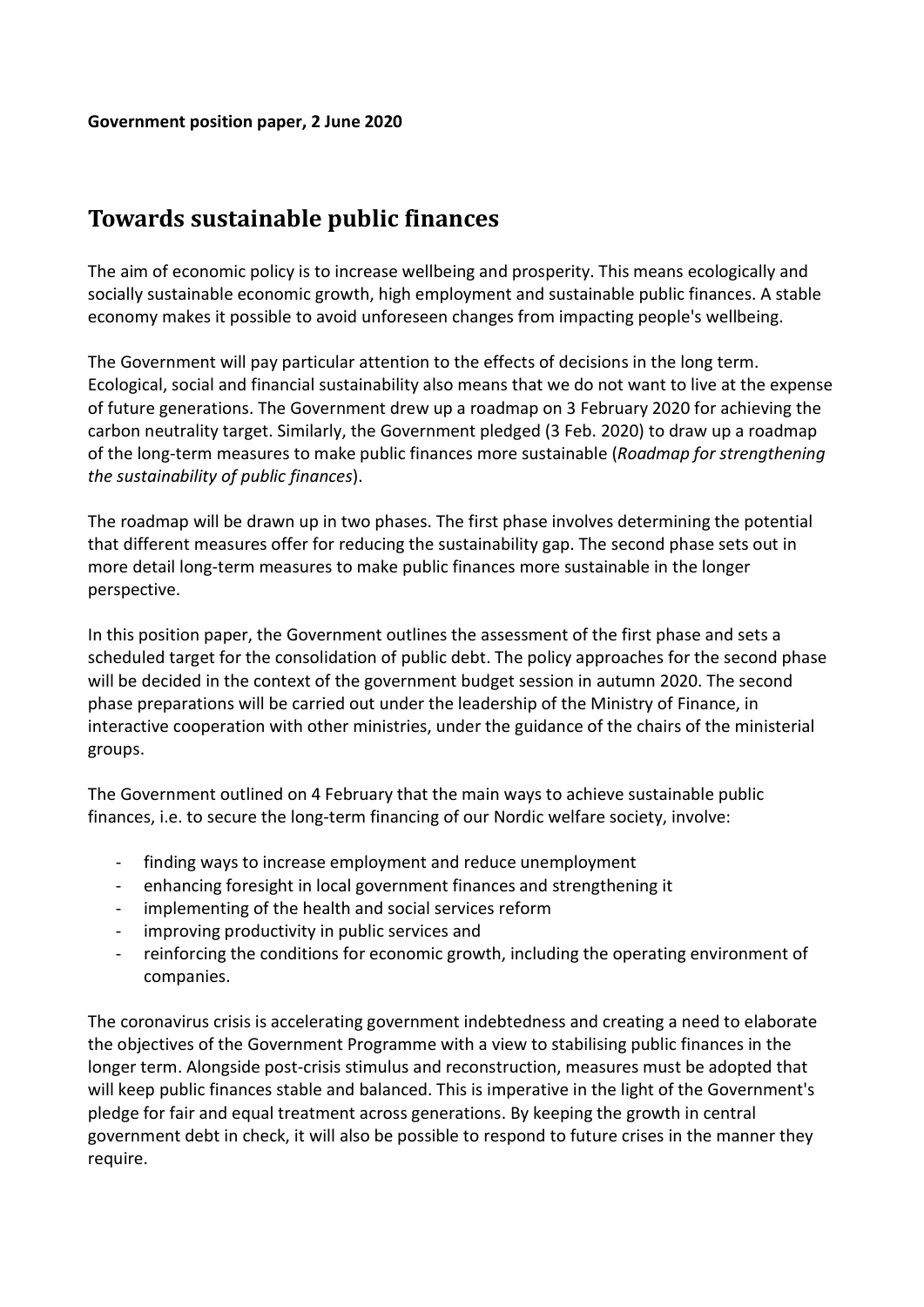The assessment of the sustainability gap in Finland's public finances involves many uncertainties. Nevertheless, it is necessary to outline measures to strengthen the sustainability of public finances. Instead of setting targets for one parliamentary term, it is advisable to outline the sustainability of public finances over several parliamentary terms.

The Government's objective is to stabilise the general government debt-to-GDP ratio by the end of the decade. The Government recognises that this is a demanding objective and involves extensive measures. This requires strengthening public finances by several billion euros.

A number of different assessments have been made of the scale of fiscal consolidation. Based on the assessment made by the crisis follow-up group headed by Permanent Secretary Hetemäki, the magnitude of the fiscal and structural adjustment measures is currently around EUR 7 billion for the 2020s if the debt ratio is to be stabilised.

According to the Ministry of Finance's estimate, various measures may have the potential to strengthen public finances as follows:

- Higher employment and lower unemployment, approx. EUR  $1 2$  billion
- More robust conditions for economic growth, approx. EUR 0-1 billion
- Higher productivity in public administration, approx. EUR 0-0.5 billion
- Health and social services reform, approx. EUR 0-1.5 billion
- Stronger local government finances and increasing foresight, approx. EUR 0-0.5 billion

The Government is preparing measures that will strengthen employment, improve the conditions for economic growth and boost competitiveness, and ways to curb growth in public expenditure. Structural measures have an effect with more delay. It is therefore necessary to decide on reforms already during this parliamentary term. The more public finances are strengthened by means of structural reforms, the fewer spending cuts and tax increases are needed.

One of the key elements in the roadmap consists of measures to boost employment. The Government aims to reach a position where poor labour demand does not restrict growth in employment. For this reason, reforms that strengthen labour supply are also needed.

The Government will continue to prepare employment measures in accordance with the Government Programme, raising the level of ambition and taking into account the impact that the COVID-19 crisis has on the operating environment. The Ministry of Finance is responsible for assessing employment measures, and is conducting science-based dialogue with an independent group of researchers appointed by the Ministry of Employment and the Economy.

It is more important than ever before to create new jobs. As part of the roadmap, the Government will set a new employment target in the government budget session, one that is higher than the current target of 60,000 new jobs. The Government is committed to gauging fiscal policy as required in the cyclical circumstances in accordance with the Government Programme.

Reforms that boost production potential are particularly important for sustainable growth. By successfully combatting the social crisis and preventing social exclusion, it is possible to strengthen the conditions for higher employment and economic growth. The quality of working life and wellbeing at work are an instrumental part of the policy to create more jobs. A swift and